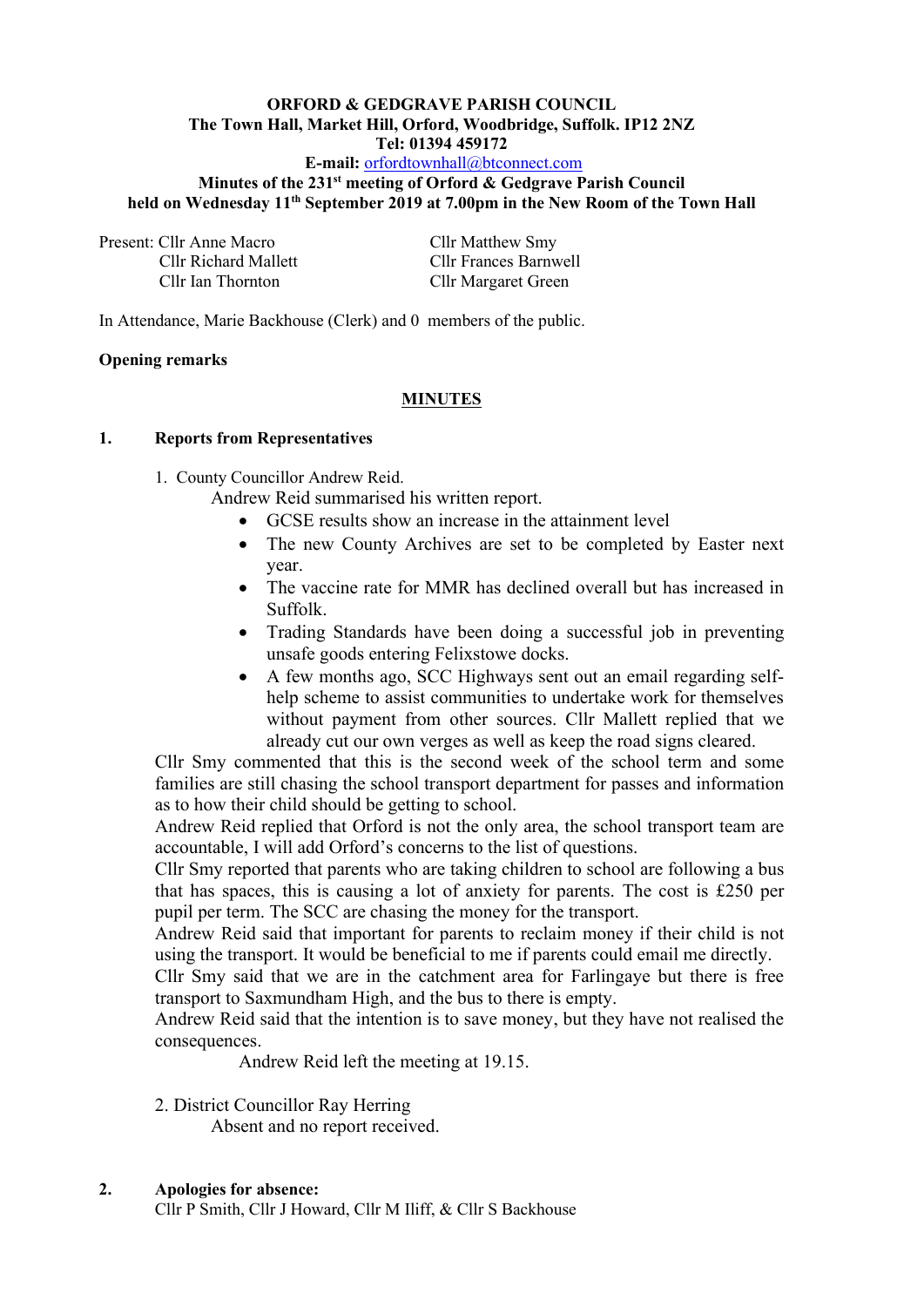- **3. Declarations of interest:** None
- **4. Applications for dispensation:** None
- **5. It was unanimously agreed that the minutes of the Planning Sub-Committee held on the 3 July 2019, the 230th Parish Council Meeting held on Wednesday 10 th July 2019 and the Extraordinary Meeting held on the 31st July 2019 be accepted as a true record.** Cllr Thornton said that there is one amendment to make on the minutes of the  $31/07/19 - it$ should read under applications for dispensation, 'required' not 'given'.
- **6. Matters arising from the Planning Sub-Committee held on the 3 July 2019, the 230th Parish Council Meeting held on Wednesday 10th July 2019 and the Extraordinary Meeting held on the 31st July 2019.**

Cllr Thornton asked if the minutes could be published as draft as these minutes of the PC meeting as from  $10<sup>th</sup>$  July.

Clerk to research the possibility of publishing draft minutes with a watermark on in August & December due to the time between meetings.

**7. Contributions by members of the public.** None

### **8. Finance**

7.1 The Council received, noted and approved the cheques and balances from  $1<sup>st</sup>$  July – 31<sup>st</sup> August 2019.

#### **9. Planning**

# **DC/19/1539/LBC – Great House, Church Street, Orford**

This was an appeal that has been made to the Secretary of State, against the decision of East Suffolk Council to refuse planning permission for installation of gate in boundary wall.

Cllr Barnwell said that a response is being sorted now, which is due by 25/9/19, and she will liaise with Cllr Iliff.

Cllr Macro thanked them for the time they have taken with this application.

#### **Other notifications:**

#### **10. Parish Council Business: -**

#### **(1) Adoption of the Temporary Signs Policy.**

Cllr Macro said that there have been no alterations to the policy. It was agreed by all to re-adopt the Temporary Signs Policy.

# **(2) Co-option of a Councillor**

Cllr A Macro read out an application from a candidate wishing to join the Council. This application was fully considered by the Council; it was proposed that Craig Ambury was appointed, and this was passed unanimously.

# **Clerk to write to Craig Ambury**

#### **(3) Village Feast**

Cllr Macro reported that the evening was a success and enjoyed by everyone. There had been some discussion about moving the event to the recreation ground, but it was agreed by all that it should remain on the Market Square. At the end of the evening the people who ran the outside bar gave the PC a donation of £82, towards the next village event.